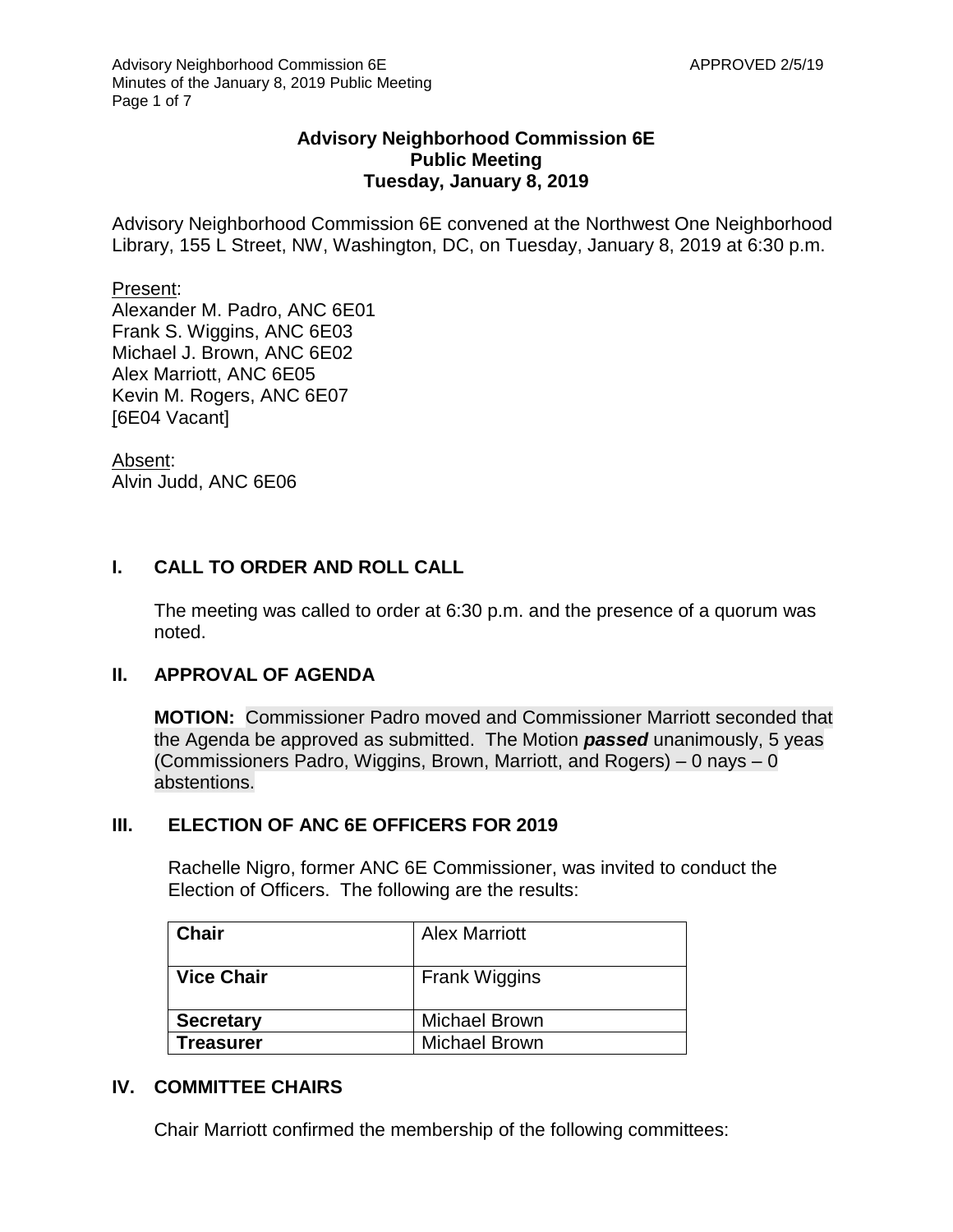- **A. Alcoholic Beverage Licensing Committee:** Chair: Alexander Padro, Kevin Rogers
- **B. Zoning, Planning & Transportation Committee:** Chair: Anthony Brown
- **C. Grants Committee:** Chair: Frank Wiggins
- **D. Public Safety Committee:** Chair: Frank Wiggins

## **V. PSA REPORTS – 1D, 3D, 5D**

Crime statistics for the indicated periods are as follows:

| Crime stats for 1D Police District (PSA 103) | Number of crimes reported between: |                  |        |
|----------------------------------------------|------------------------------------|------------------|--------|
| Crime Type                                   | 12/1/17-12/31/17                   | 12/1/18-12/31/18 | Change |
| Homicide                                     | 0                                  |                  |        |
| Sex Abuse                                    | 0                                  | 0                |        |
| Robbery Excluding Gun                        | 0                                  | 0                |        |
| Robbery With Gun                             |                                    | 0                |        |
| Assault Dangerous Weapon (ADW) Excluding Gun | 1                                  | 0                |        |
| Assault Dangerous Weapon (ADW) Gun           |                                    | $\overline{2}$   |        |
| <b>Total Violent Crime</b>                   | 3                                  | 3                |        |
| Burglary                                     | 1                                  | 0                |        |
| Theft                                        | 17                                 | 20               |        |
| Theft F/Auto                                 | 8                                  | 17               |        |
| Stolen Auto                                  | 2                                  | 1                |        |
| Arson                                        | 0                                  | 0                |        |
| <b>Total Property Crime</b>                  | 28                                 | 38               |        |
| <b>Total Crime</b>                           | 31                                 | 41               |        |

| Crime stats for 3D Police District (PSA 308) | Number of crimes reported between: |                  |        |
|----------------------------------------------|------------------------------------|------------------|--------|
| Crime Type                                   | 12/1/17-12/31/17                   | 12/1/18-12/31/18 | Change |
| Homicide                                     | 0                                  | 0                |        |
| Sex Abuse                                    | 0                                  | 0                |        |
| Robbery Excluding Gun                        | 3                                  | 1                |        |
| Robbery With Gun                             | 0                                  | $\Omega$         |        |
| Assault Dangerous Weapon (ADW) Excluding Gun | 1                                  | 2                |        |
| Assault Dangerous Weapon (ADW) Gun           | 1                                  | 1                |        |
| <b>Total Violent Crime</b>                   | 5                                  | 4                |        |
| Burglary                                     | 0                                  | $\mathfrak{p}$   |        |
| Theft                                        | 6                                  | 13               |        |
| Theft F/Auto                                 | 15                                 | 25               |        |
| Stolen Auto                                  | 1                                  | 2                |        |
| Arson                                        | 0                                  | $\Omega$         |        |
| <b>Total Property Crime</b>                  | 22                                 | 42               |        |
| <b>Total Crime</b>                           | 27                                 | 46               |        |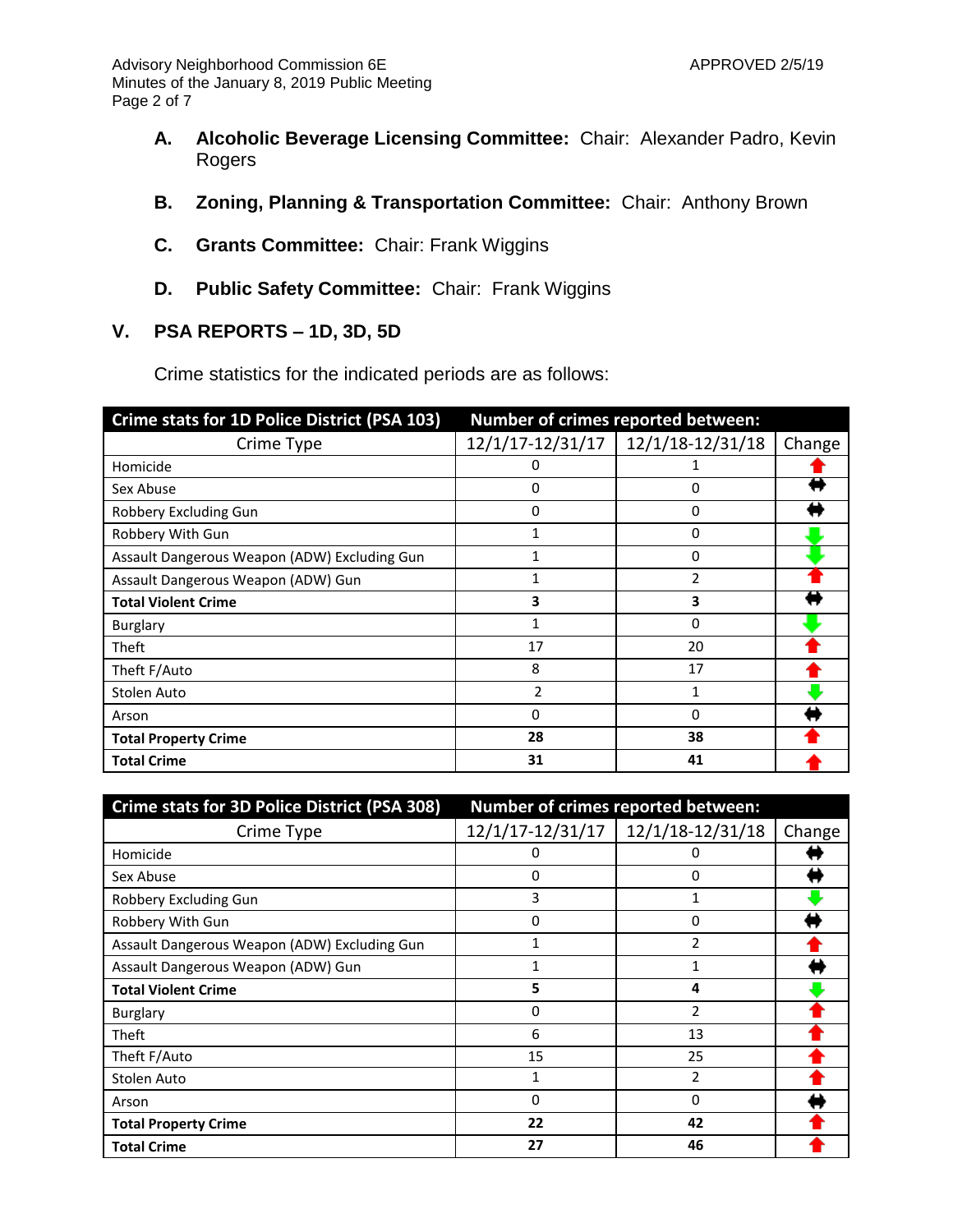| Crime stats for 5D Police District (PSA 503) | Number of crimes reported between: |                  |        |
|----------------------------------------------|------------------------------------|------------------|--------|
| Crime Type                                   | 12/1/17-12/31/17                   | 12/1/18-12/31/18 | Change |
| Homicide                                     |                                    | 0                |        |
| Sex Abuse                                    | 0                                  | $\Omega$         |        |
| Robbery Excluding Gun                        | 0                                  | 0                |        |
| Robbery With Gun                             |                                    | 1                |        |
| Assault Dangerous Weapon (ADW) Excluding Gun | 3                                  |                  |        |
| Assault Dangerous Weapon (ADW) Gun           | $\Omega$                           | 1                |        |
| <b>Total Violent Crime</b>                   | 11                                 | 3                |        |
| Burglary                                     | 5                                  | 4                |        |
| Theft                                        | 38                                 | 22               |        |
| Theft F/Auto                                 | 28                                 | 56               |        |
| Stolen Auto                                  | 14                                 | 7                |        |
| Arson                                        | 0                                  | $\Omega$         |        |
| <b>Total Property Crime</b>                  | 85                                 | 89               |        |
| <b>Total Crime</b>                           | 96                                 | 92               |        |

**1D (PSA 103):** The officer stated that 2018 ended flat on Violent Crime. Property Crime is up. There have been significant increases in Thefts from Auto and the Chief has made this a priority. He cautioned residents not to leave valuables in their vehicles. He stated that while Sursum Corda has been razed, there are still narcotics activities going on there as well as a few shootings. A lengthy question and answer period followed regarding crime in Sursum Corda.

**5D (PSA 503):** The officer provided a crime report for the last 30 days (see table above).

## **VI. ALTA STRADA, 465 K STREET, NW: REQUEST FOR SUPPORT FOR THE RENEWAL OF THE RETAILER'S CLASS "C" RESTAURANT LICENSE [6E05]**

The applicant did not appear.

**MOTION:** Commissioner Marriott moved and Commissioner Padro seconded that ANC 6E *protest* the renewal application of Alta Strada, 465 K Street, NW, based on the effect of the establishment on peace, order, and quiet, as well as noise and litter issues. The Motion *passed* unanimously, 5 yeas (Commissioners Padro, Wiggins, Brown, Marriott, and Rogers) – 0 nays – 0 abstentions.

**MOTION:** Commissioner Marriott moved and Commissioner Padro seconded that Commissioner Alex Marriott, who represents the Single Member District where the establishment is located, be elected to represent the Commission before the Alcoholic Beverage Control Board on this matter. The Motion *passed* unanimously, 5 yeas (Commissioners Padro, Wiggins, Brown, Marriott, and  $Rogers$ ) – 0 nays – 0 abstentions.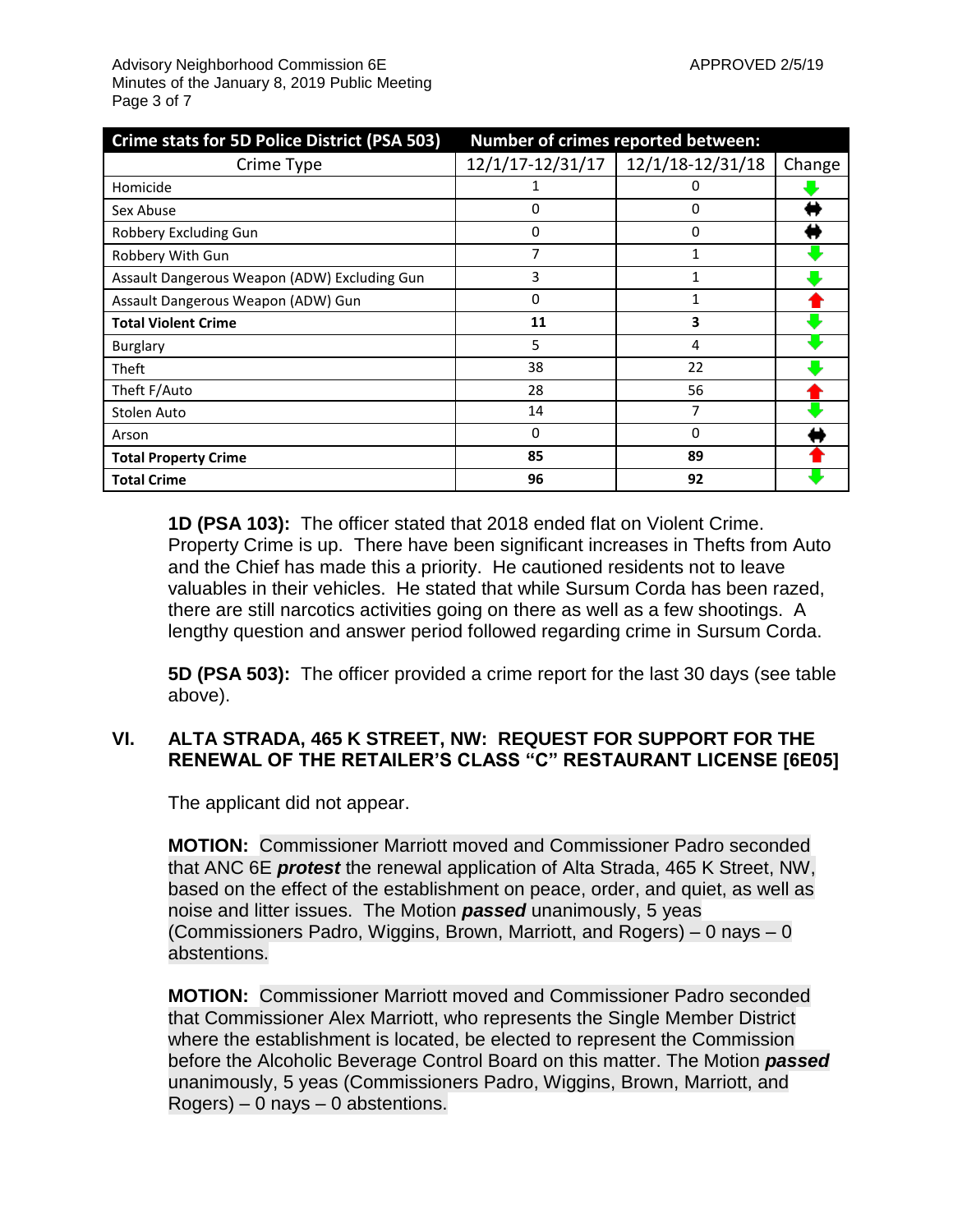## **VII. ELECTRIC COOL-AID, 512 RHODE ISLAND AVENUE, NW: REQUEST FOR SUPPORT FOR A NEW RETAILER'S CLASS "C" TAVERN LICENSE WITH AN OUTDOOR BEER GARDEN [6E02]**

Applicant Benjamin Schwartz and Andrew Kline (Veritas Law Firm) spoke in support of their request for support for Electric Cool-Aid, 512 Rhode Island Avenue, NW, for a new Retailer's Class "C" Tavern License. Mr. Schwartz stated frozen drinks will be served. They have 25 letters of support from their neighbors at 508 and 506 Rhode Island Avenue, NW as well as businesses going down 6<sup>th</sup> Street, NW. They have retained a noise consultant, plan to install a perforated steel fence around the establishment, and are building extra soundproofing in the alley. They also have a pest management and waste management program. The establishment will not have a kitchen.

Attorney Andrew Kline stated that the applicant will work with the community to address any concerns that are raised.

Commissioner Padro stated the Alcoholic Beverage Licensing Committee met with the applicant and a settlement agreement is being negotiated, but has not yet been executed. In the meantime, the Committee recommended that ANC 6E protest the application.

Shaw activist Leroy Thorpe stated there has been no outreach with the community and that he is organizing a community meeting at Third Baptist Church, 1546 5th Street, NW, on Monday, February 4, 2019 at 7:00 p.m.

**MOTION:** Commissioner Marriott moved and Commissioner Brown seconded that ANC 6E *protest* the application of Electric Cool-Aid, 512 Rhode Island Avenue, NW, for a new Retailer's Class "C" Tavern License with an outdoor Beer Garden based on the effect of the establishment on real property values, the effect of the establishment on peace, order, and quiet, noise and litter issues, and the effect of the establishment upon residential parking needs and vehicular and pedestrian safety. The Motion *passed* unanimously, 5 yeas (Commissioners Padro, Wiggins, Brown, Marriott, and Rogers) – 0 nays – 0 abstentions.

**MOTION:** Commissioner Marriott moved and Commissioner Wiggins seconded that Commissioner Michael Brown, who represents the Single Member District where the establishment is located, be elected to represent the Commission before the Alcoholic Beverage Control Board on this matter. The Motion *passed* unanimously, 5 yeas (Commissioners Padro, Wiggins, Brown, Marriott, and  $Rogers$ ) – 0 nays – 0 abstentions.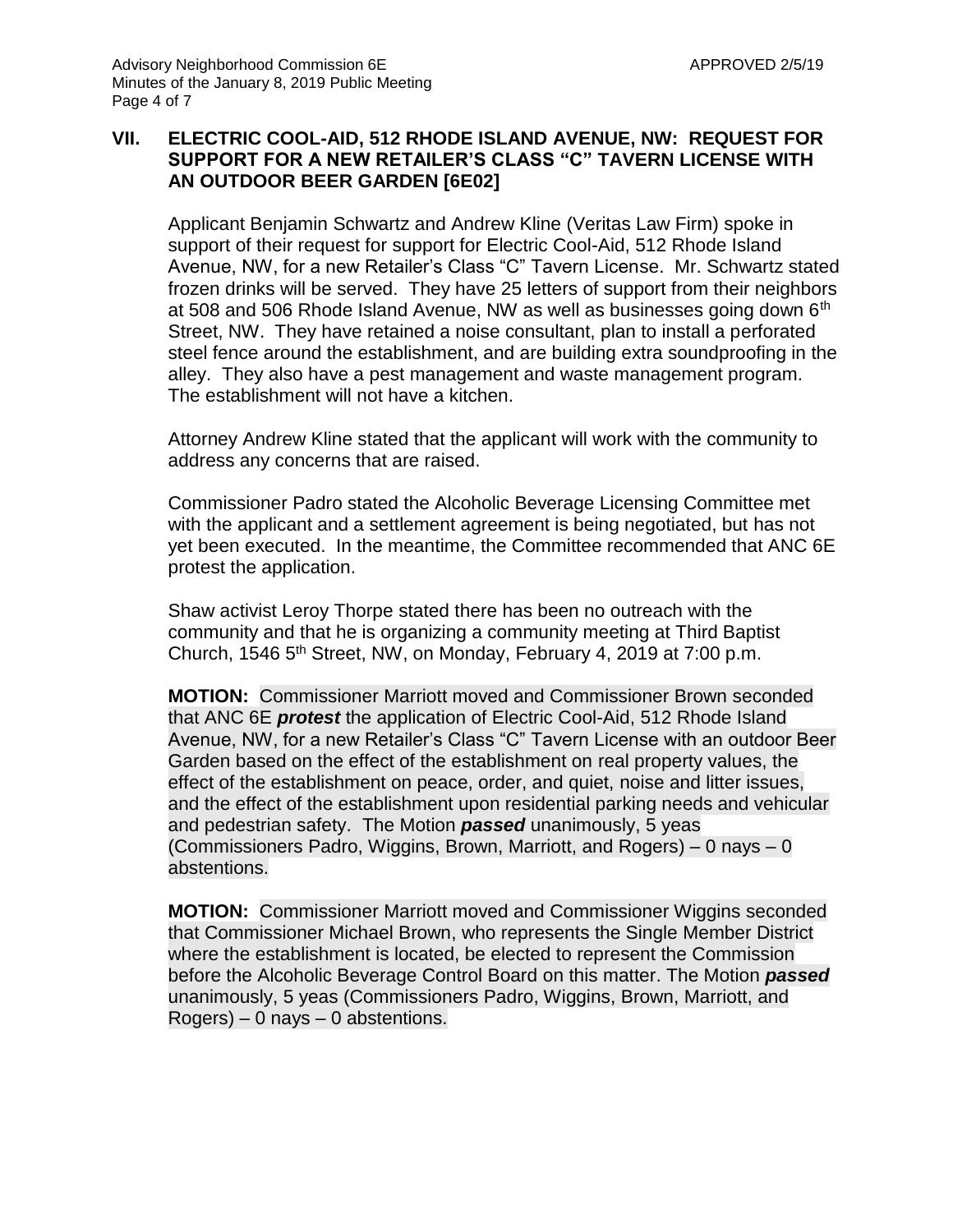## **VIII. 432 Q STREET, NW: REQUEST FOR SUPPORT FOR BZA SPECIAL EXCEPTION FOR THIRD STORY ADDITION [6E02]**

Architect Jonathan Kuhn spoke in regard to the applicant's request for support for BZA Special Exception for a Third Story Addition at 432 Q Street, NW. He noted that the applicant presented last week to ANC 6E's Zoning, Planning and Transportation Committee. They are proposing a third floor partial addition and are seeking special exception relief for the addition that will extend beyond 10 feet with relation to the adjoining residential building at 430 Q Street, NW. He stated the proposed third floor partial addition is held back from the front of the building to maintain the street frontage character (minimizing visibility of the addition).

Anthony Brown stated the Zoning, Planning and Transportation Committee reviewed the request, looked favorably upon it, and unanimously voted to support it.

Commissioner Padro added that even though the property is not located in the Historic District, the architect has set the addition back and should be commended for this sensitivity.

**MOTION:** Commissioner Marriott moved and Commissioner Padro seconded that ANC 6E *support* the request for support for BZA special exception of 432 Q Street, NW, and that said support be communicated in writing to the Board of Zoning Adjustment (BZA). The Motion *passed* unanimously, 5 yeas (Commissioners Padro, Wiggins, Brown, Marriott, and Rogers) – 0 nays – 0 abstentions.

## **IX. OTHER NEW BUSINESS**

- **A. ANC 6E Parliamentarian:** Commissioner Marriott nominated Paige Forte to serve as Parliamentarian for ANC 6E for the next year. The nomination was accepted by his fellow commissioners.
- **B. Shaw Skate Park:** Residents in Shaw questioned why the lights are off in the skate park. Commissioner Padro responded that it is assumed to be a technical issue and he is awaiting responses from Donny Gonzales, Department of General Services (DGS) and Frank Maduro, Department of Parks and Recreation (DPR).

## **X. OLD BUSINESS**

None.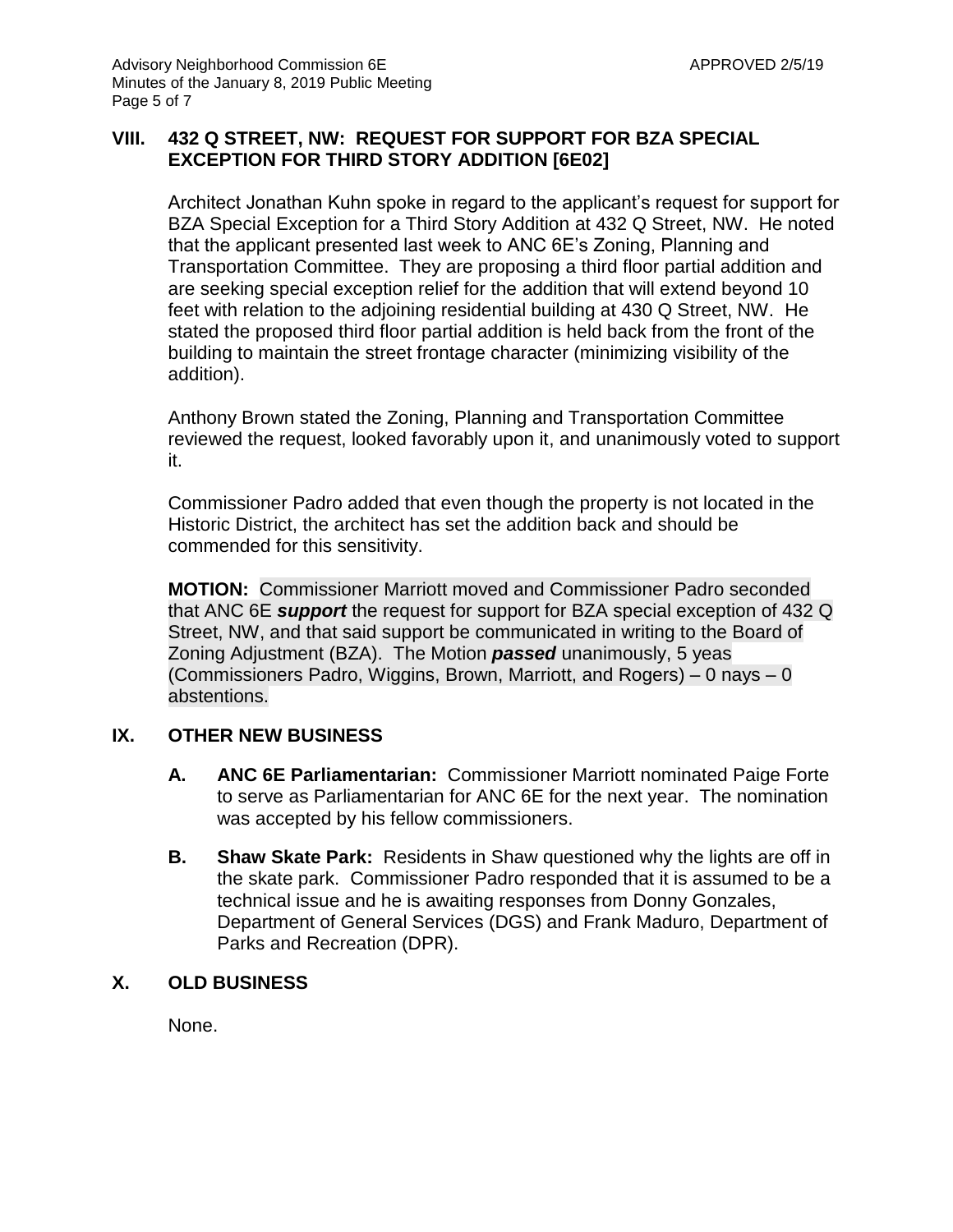## **XI. APPROVAL OF PARTICIPATION IN ANC SECURITY FUND FOR 2019**

**MOTION:** Commissioner Marriott moved and Commissioner Padro seconded that ANC 6E participation in the ANC Security Fund for 2019 at a cost of \$25.00 be approved. The Motion *passed* unanimously, 5 yeas (Commissioners Marriott, Padro, Wiggins, Brown, and Rogers) – 0 nays – 0 abstentions.

#### **XII. APPROVAL OF MINUTES OF ANC 6E 12/04/18 PUBLIC MEETING**

**MOTION:** Commissioner Padro moved and Commissioner Marriott seconded that the Minutes of the **ANC 6E Public Meeting** of **December 4, 2018** be approved. The Motion *passed* unanimously, 5 yeas (Commissioners Padro, Wiggins, Marriott, Brown, Rogers, and Brown) – 0 nays – 0 abstentions.

#### **XIII. APPROVAL OF TREASURER'S REPORT**

Treasurer Brown reported that the balance in the checking account as of December 31, 2018 is \$56,127.08.

#### **XIV. APPROVAL OF EXPENSES**

- **A. MOTION:** Commissioner Brown moved and Commissioner Wiggins seconded that the invoice submitted by Karen Jehle in the amount of \$250.00 for recording services for the **ANC 6E January 8, 2019 Public Meeting** and development of the website be approved. The Motion *passed* unanimously, 5 yeas (Commissioners Padro, Brown, Wiggins, Marriott, and Rogers) – 0 nays – 0 abstentions.
- **B. MOTION:** Commissioner Brown moved and Commissioner Marriott seconded that Commissioner Padro be reimbursed in the amount of \$885.38 for signage for the "Save Shaw Middle School" campaign. The Motion *passed*, 4 yeas (Commissioners Brown, Wiggins, Marriott, and Rogers) – 0 nays – 1 abstention (Commissioner Padro).

## **XV. ANNOUNCEMENTS**

- **A.** Naomi Mitchell of Councilmember Charles Allen's office stated the following: **(1)** The Council's Budget Oversight Hearings will start next month and agencies are invited to testify and ask questions; **(2)** Councilmember Charles Allen will be at Compass Coffee on the first Friday of each month from 8:00 a.m. to 9:30 a.m.
- **B.** Mikaela Ferrill, Ward 6 Liaison, for the Mayor's Office of Community Relations and Services (MOCRS) stated that Mayor Bowser will be hosting her second term outlook at 4:00 p.m. on Tuesday, January 15, 2019 at Galludet University's Kellogg Auditorium.
- **C.** Bobbie Doherty, the new Manager of the Northwest One Library, advised commissioners that the meeting room in which they are meeting must be vacated by 8:00 p.m.